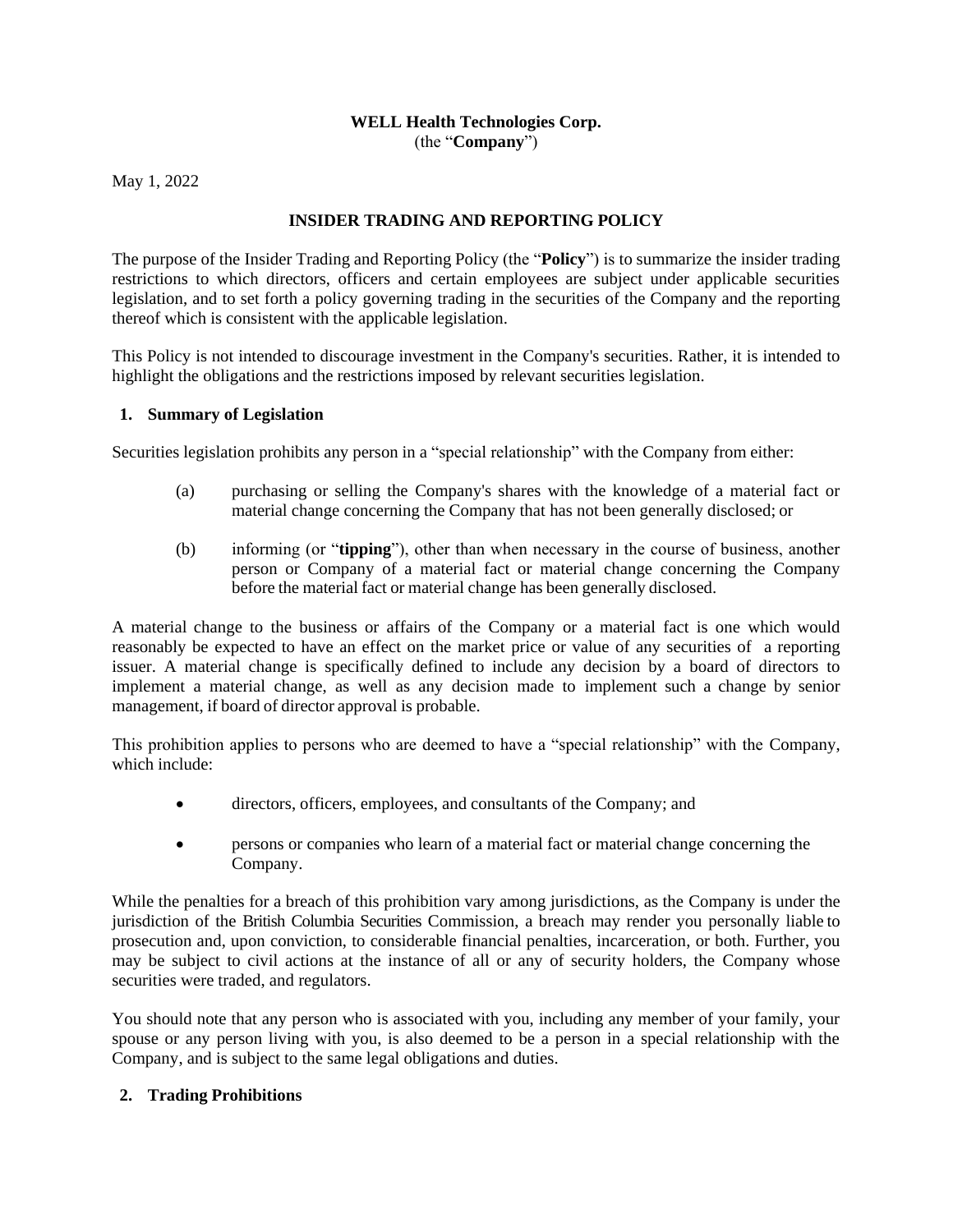Therefore, all directors, officers and employees of the Company will be subject to the following prohibitions relating to investments in the Company's securities and securities of other publicissuers:

- (a) if one has knowledge of a material fact or material change related to the affairs of the Company or any public issuer involved in a transaction with the Company which is not generally known, no purchase or sale may be made until the information has been generally disclosed to the public and the black-out periods set forth below have expired;
- (b) if one has knowledge of a material fact or material change related to the affairs of the Company or any public issuer involved in a transaction with the Company which is not generally known, no recommendation or encouragement to another person or company to purchase or sell may be made until the information has been generally disclosed to the public and the black-out periods set forth below have expired;
- (c) knowledge of a material fact or material change must not be conveyed to any other person other than in the necessary course of business until the information has been generally disclosed to the public and the black-out periods set forth below have expired;
- (d) the practice of selling "short" securities of the Company at any time is not permitted;
- (e) the practice of buying or selling a "call" or "put" or any other prepaid forward contracts, equity swaps, collars, units of exchange funds, or derivative security in respect of any securities of the Company is not permitted; and
- (f) trading is prohibited when the Company has provided notice of a pending material fact or material change until the information has been generally disclosed to the public and the black-out periods set forth below have expired.

For purposes of this Policy, public issuer includes any issuer, whether a company or otherwise, whose securities are traded in a public market, whether on a stock exchange or "over the counter".

The above prohibitions and the insider reporting obligations provided below applies equally to the trading or exercising of options to acquire shares or other securities of the public issuer.

### **3. Insider Reporting Obligations**

A person or Company who becomes a "reporting insider" of the Company must file an insider report within ten days of the date of becoming a "reporting insider". In addition, a "reporting insider" whose director indirect beneficial ownership of or control or direction over securities of the Company changes, must file an insider report of the change within five days of the date of the change.

National Instrument 55-104 *Insider Reporting Requirements and Exemptions* ("**NI 55-104**") defines a "reporting insider" to include, among others, an insider of the issuer if the insider is:

- the CEO, CFO or COO and each director of the issuer, of a significant shareholder of the issuer or of a major subsidiary of the issuer;
- a person or company responsible for a principal business unit, division or function of the issuer;
- a significant shareholder of the issuer; and